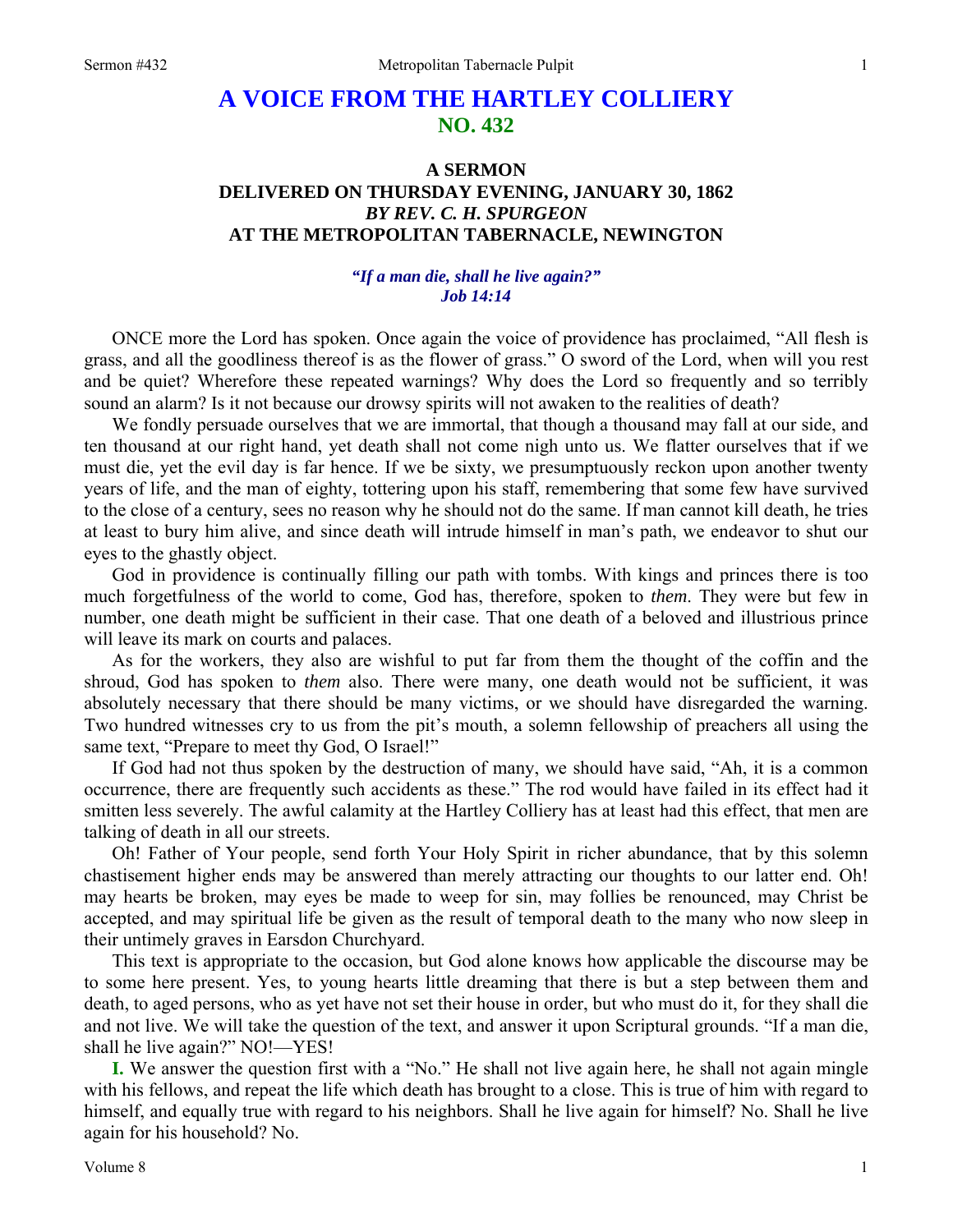**1.** Dwell for a moment on the first thought. "If a man die, shall he live again?" *Shall he live for himself?* No, if he has lived and died a sinner, that sinful life of his shall never be repeated. Sinner, you may empty the cups of drunkenness in this world throughout a long life, but you shall never have another season to spend in intoxication! You who have broken through all the bounds of morality, you may live in this life debauched, depraved, and devilish, but death shall put an end to your career of lust.

Let the cup be sweet, it is the last time you shall ever drink it. If there be any pleasures in sin, you shall never taste them again. The sweets shall be over once for all, and at the bottom you shall find the bitter dregs which shall be gall forever. Once you shall insult high heaven, but not twice. Once shall you have space to blaspheme, once shall you have time proudly to array yourself in self-righteousness, once shall you have power to despise the Christ who is the Savior of men, *but not twice.* 

The longsuffering of God shall wait for you through your life of provocations, but you shall not be born again into this world, you shall not a second time defile its air with blasphemies, nor blot its beauties with impiety. You shall not live again to forget the God who has daily loaded you with mercies.

You have your daily bread now, the clothes that are on your back shelter you from the cold, you go to your house, and you have comforts and mercies there, but like the swine which feed beneath the oak, forgetful of the green bough which yields the acorn, or like the brute which is content to eat the grass, but never thanks the sun or the cloud which nourished the pasture, so you live in this world, forgetful of the God who made you, in whom you live, and move, and have your being.

In this life you are unthankful but you shall have no further opportunity for this ingratitude. All your candles shall go out in eternal darkness. There shall be no more dainty meals for you, no more joyous holidays, no more quiet slumbers. Every mercy shall be taken from you. That which makes life desirable shall be removed if you die impenitent, till you shall hate your existence and count it your highest blessing if you could cease to be. You shall not live again, I say, to treat your God worse than the ox treats its owner. The ass knows his master's crib, but you know not, though you shall know, for this is the last season in which you shall play the brute.

My dear hearers, many of you have something more than the common mercies of God, you have His Word, Sabbath after Sabbath, preached in your ears. I may say truthfully concerning you who attend this house of prayer, that you hear one who, when he fails for want of power, fails not for want of will to do you good, one who has not shunned to warn you, and to preach in all simplicity the whole counsel of God, so far as he have been taught by the Holy Spirit.

If you die you shall not live again to stifle the voice of your conscience, and to quench the Spirit of God. You shall have no more Sabbaths to mis-spend when this life is over. There shall be no church bells for you, after your knell is tolled. No affectionate voice shall beseech you in Christ's stead to be reconciled to God, no warning hand shall point you to the cross, no loving lip shall cry, "This is the way; walk ye in it."

You have your last warnings *now* sinners, if you reject them you shall have no more. You hear in this life your last invitations, despise them, and the door shall be shut in your face forever. Christ is lifted up before your eyes, look to Him now and live, refuse Him, and there remains no more sacrifice for sin, and no other life in which you may lay hold of Him.

> *"Fix'd is their everlasting state, Could man repent, 'tis then too late; Justice has closed mercy's door, And God's longsuffering is no more."*

Here you may have a mother to weep for you, a wife to pray for you, friends who will counsel you, the blessings of a Christian country, an open Bible, and a house of prayer, but it is your last time. Now or never, now or never. Lost in time, lost in eternity, saved now, saved forever.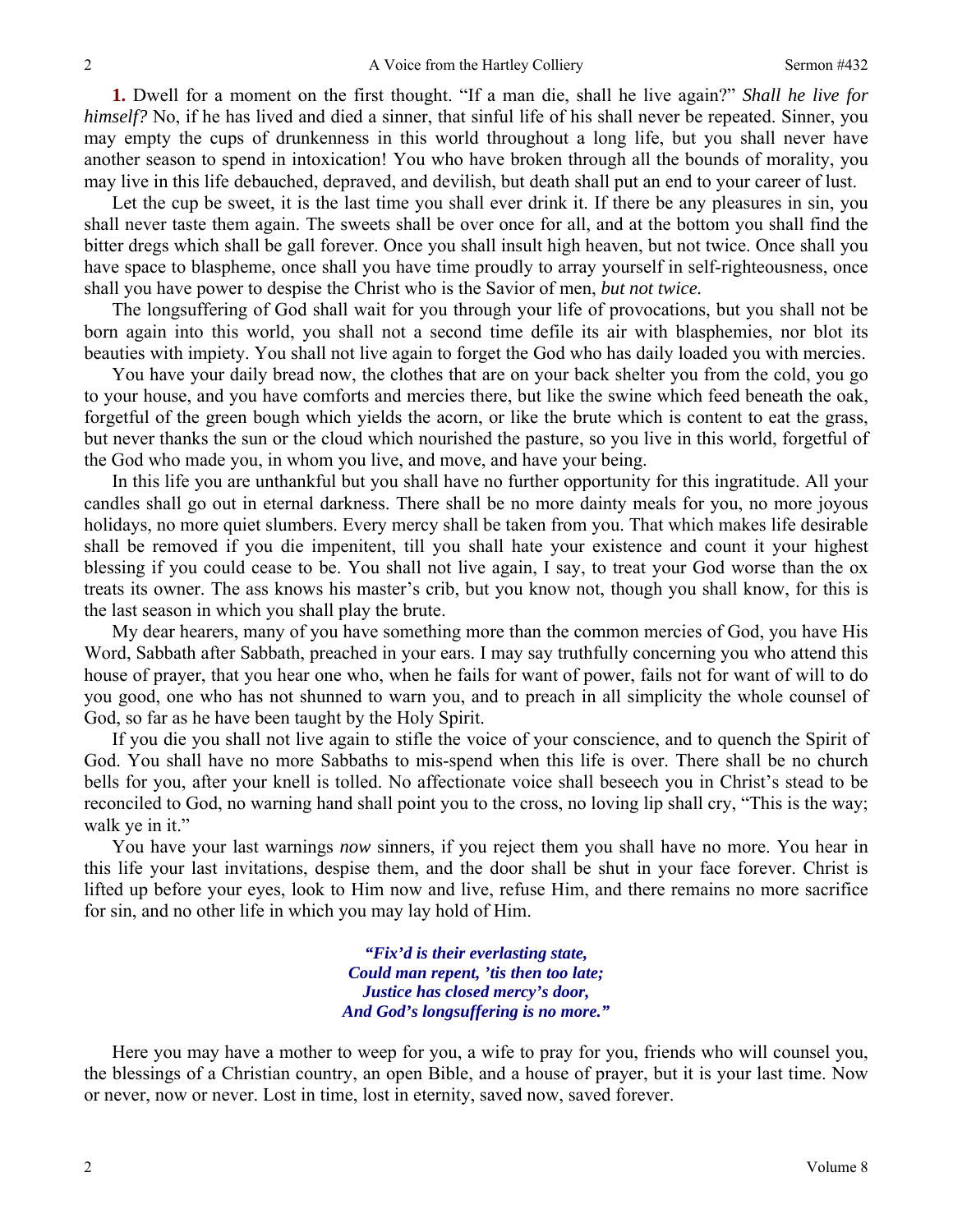Sinner, it is your last turn. Will you choose to be damned? Then damned you are without hope! If God save you now, and saved you are beyond fear of perishing. But it is your last, your only opportunity. Where the tree falls there it must lie forever.

> *"Return, O wanderer to thy home, 'Tis madness to delay; There are no pardons in the tomb, And brief is mercy's day. Return! Return!"*

Solemnly let us say it, awful as it appears, it is well that the sinner should not live again in this world. "Oh!" you will say, when you are dying, "if I could but live again, I would not sin as I once did." When you are in the pit of hell, perhaps your pride will lead you to imagine that if you could come back to earth again you would be another man. Ah! but you would not be so! Unless you had a new heart and a right spirit, if you could live again, you would live as you did before.

Keep the fountain unchanged and the same streams will flow. Let the cause remain, and the same effects will follow. If the lost spirits could escape from hell, they would sin as they did before, if they could again listen to the Gospel they would again reject it, for he that is filthy will be filthy still, the flames of hell shall work no change in character, for they have no sanctifying influence, they punish, but they do not cleanse.

Sinners, it is well that you will not live again, for if you did you would but increase your condemnation. There would be two lives of sin, of rejection of Christ, of unbelief, and if it were possible, hell would then be less tolerable for you than it shall be now.

Oh! my poor dying hearers, by the corpses in the dark smothering gas of Hartley Pit, I pray you be awakened, for *your* death hour is hastening on, and you have but today in which to find a Savior.

> *"Sinner beware—the axe of death, Is raised and aimed at thee: While thy Maker spares thy breath, Beware, O barren tree."*

Every time you hear your clock tick, let it say to you, *"Now or never,* NOW OR NEVER, **NOW OR NEVER."**

In the case of the child of God, it is the same, as far as he himself is concerned, when he dies he shall not live again. No more shall he bitterly repent of sin, no more lament the plague of his own heart, and tremble under a sense of deserved wrath. No more shall the godly pitman suffer for righteousness' sake, despising the sneer of his comrades. The battle is once fought, it is not to be repeated. If God has safely guided the ship across the sea and brought it to its desired haven, it casts anchor forever, and goes not out a second time into the storm.

Like those earnest Methodist miners, we have one life of usefulness, of service, of affliction, of temptation, one life in which to glorify God on earth in blessing our fellow men, one life in which faith may be tried and love made perfect, one life in which we may prove the faithfulness of God in providence, and one life in which we may see Christ triumphant over sin in our mortal bodies, but we shall not return to the scene of conflict.

Brethren is it not a mercy for you and for me if we be in Christ, that our furnace is not to be re-lit? Oh, brethren, it were unkind for us to wish back the dead! Ah, when we think of those brethren, those men of God, who in the pit held prayer meeting when they knew that the fatal gas would soon take away their lives, though we look at their weeping widows and their sorrowing children, it were wrong to wish them back again.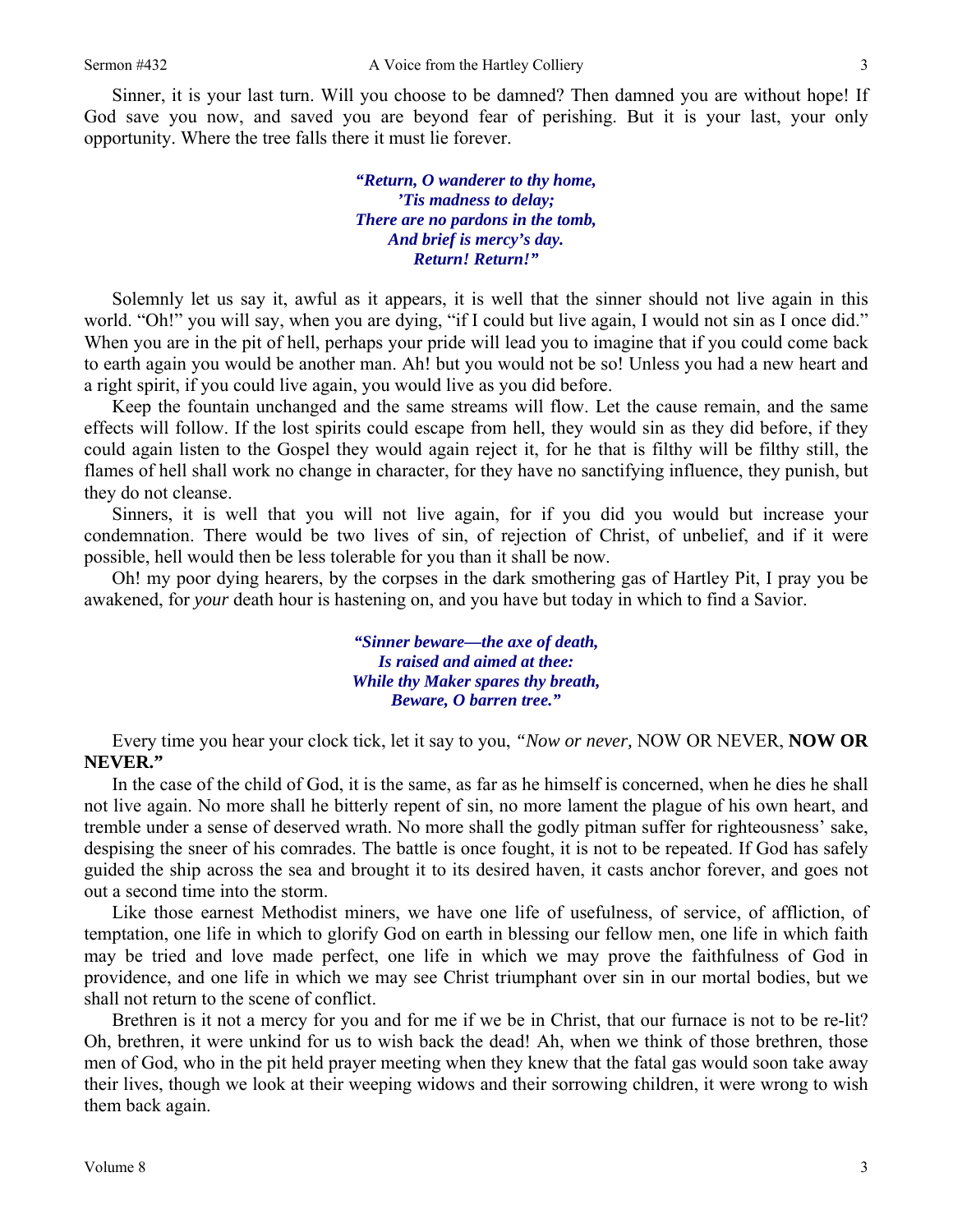What would any of us who fear God think if we were once in heaven? Would not the very suggestion of return, though it were to the most faithful spouse and best-beloved children, be a cruelty? What, bring back again to battle the victor who wears the crown! Drag back to the storm and the tempest, the mariner who has gained the strand! What, bring me back again to pain and sorrow, to temptation, and to sin? No. Blessed be You, O God, that all the wishes of friends shall not accomplish this, for we shall be—

### *"Far from this world of grief and sin, With God, eternally shut in."*

This world is not so lovely as to tempt us away from heaven. Here we are strangers and foreigners, here we have no abiding city, but we seek one to come. There is one wilderness, but we bless God there are not two. There is one Jordan to be crossed, but there is not another. There is one season when we must walk by faith and not by sight, and be fed with manna from heaven, but blessed be God there is not another, for after that comes the Canaan—the rest which remains for the people of God.

What man among you, immersed in the cares of business, would desire two lives? Who, that is tired today with the world's noise, and vexed with its temptations, who that has come from a bed of sickness, who that is conscious of sin, would wish to leave the haven when once it is reached? As well might galley-slave long to return to his oar, or captive to his dungeon. No, blessed be God, the souls which have ascended from the colliery to glory are not to leave their starry spheres, but rest in Christ forever.

**2.** But now we pass to the other thought under this first head. "If a man die, shall he live again?" *Shall he live for others?* No. The sinner shall not live to do damage to others. If there were any fathers who perished in the pit who had neglected the training of their children, they cannot live again to educate them for Christ. If there were any there (we hope there were not, and there is a hopeful sign, for I am told that there was not a single public house within a mile of the village), but if there were there any who by their ill example taught others to sin, they shall never do it again. If there were any there who led others astray, by bold speeches against God, they have done once for all their life's-mischiefs.

And so with each of us tonight. Do I speak to one here who is living a useless life, a tree planted in rich soil but bearing no fruit, a creature made by God but rendering Him no service? Do I not speak to some such tonight? I know I do. You cannot be charged with outward vice, or with positive irregularity of conduct, but still it may be said of you, "I was an hungered, and ye gave me no meat; I was thirsty and ye gave me no drink…naked, and ye clothed me not, sick and in prison and ye visited me not." You have not done it unto one of the least of these His brethren, and you have not done it unto Christ.

It is not necessary to do anything in order to be lost. The way to perdition is very simple, it is only a little matter of neglect. "How shall we escape if we neglect so great salvation?" Well, sinner, this is the last life of negligence that you shall ever spend, the very last season when you shall turn upon your heels and say, "Ha! Ha! there is nothing in it!" The last time in which you shall put off the messenger by saying, "When I have a more convenient season I will send for thee." The neglect of our own souls is a most solemn mischief to others. When others see that we neglect, they take courage and neglect too.

#### *"One sickly sheep infests the flock, And poisons all the rest."*

But there are others whose example is bad. What sorrow it is to notice men who carry the infection of sin wherever they go about them. In some of our villages, and especially in our towns, we have men who are reeking dunghills of corruption. To put them by the side of a youth for an hour would be almost as dangerous as to make that youth walk through Nebuchadnezzar's fiery furnace. Men who, as Saul breathed out threatenings, breathe out lasciviousness.

Ah! do I speak to such a wretch? It is your last rebellion—your last revolt. You shall never do this again. Never again shall you lead others down to hell, and drag them to the pit with you. Remember that.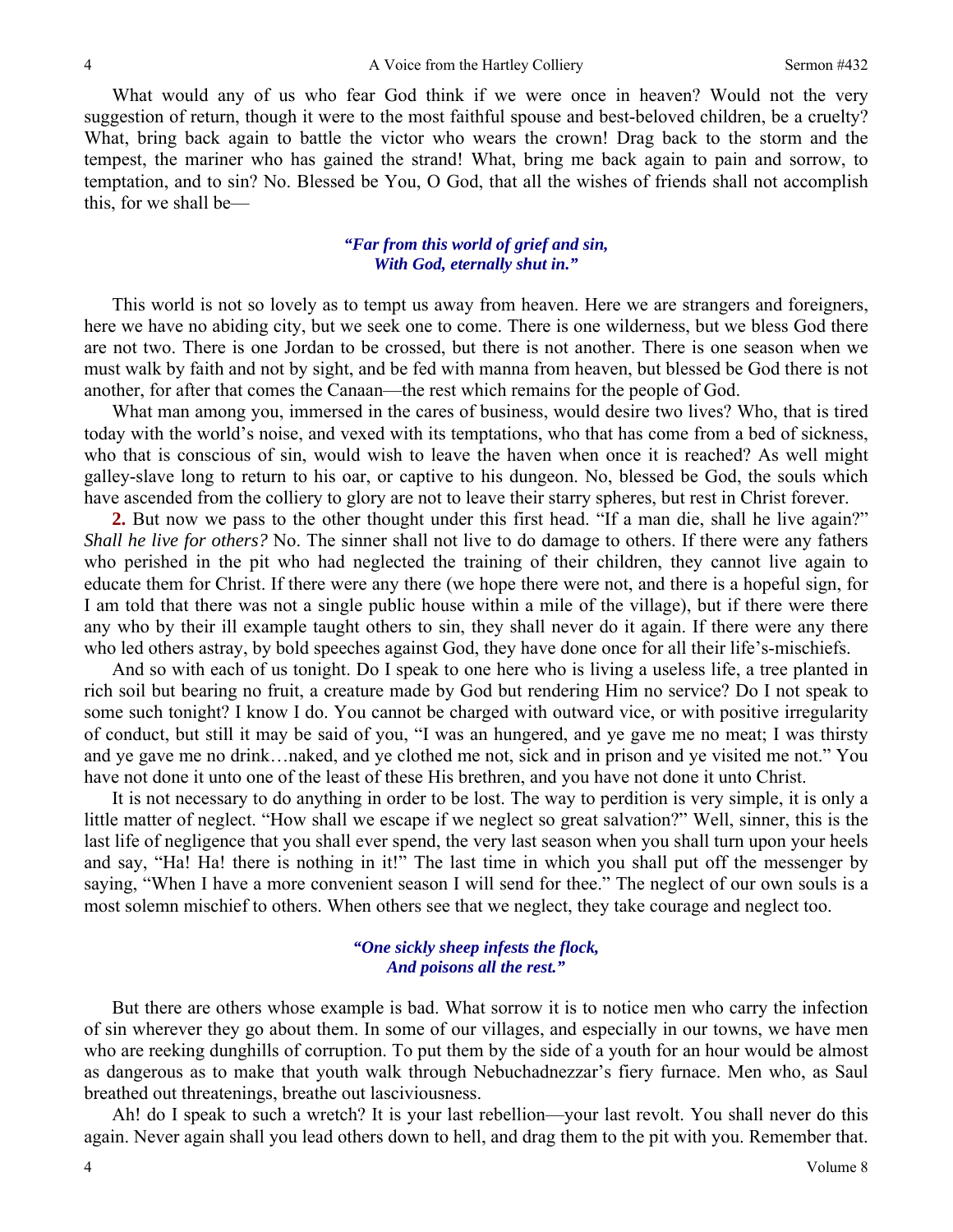And some there be who not only by example, but by overt teaching drive others astray. We have still, in this enlightened Christian land, wretches who boast the name of "infidel lecturer," whose business it is to pervert men's minds by hard speeches against the majesty of heaven. Let them labor hard if they mean to subvert JEHOVAH's throne, for they have little time left to do it in.

Well may the enemies of the Lord of hosts be desperately in earnest, for they have an awful work to do, and if they consider the puny strength with which they go forth to battle against the Judge of all the earth, and the brevity of the time that can be given to the struggle, well may they work and toil. This is their only time, their sure damnation draws nigh. Hushed shall be their high words, cold shall be their hot and furious hearts. God shall crush them in His anger, and destroy them in His hot displeasure.

If a man die, he shall not live again to scatter hemlock seed, and sow sin in furrows. I do not know what your life is my friend. You have stepped in here tonight, it is not often you are in a place of worship, but listen now. You know that to your family you are sometimes a terror, and always an ill example. Ah, you are a co-worker with Satan now, but God shall put you where you shall do no more hurt to that fair child of yours, where you shall not teach your boy to drink, where you shall not instill into your daughter's mind unholy thoughts.

The time shall come, masters, when you shall be taken away from those men who imitate you in your evil ways. The time shall be over with you working-man yonder, you shall not much longer jeer at the righteous, and sneer at the godly. You will find it hard work to laugh at the saints when you get into hell. You will find when God comes to deal with you, and your life is over, that it will be utterly impossible for you then to call them fools, for you will be thinking yourself the greatest fool that ever was, that you did not, like them, seek first the kingdom of God and His righteousness.

Well, jeer and joke, and point the finger, and slander, and persecute as you may, it is the last time, and you shall never have another opportunity to mock the saints. O remember, it were better for you that a millstone were about your neck, and that you were cast into the depths of the sea than that you should thus offend Christ's little ones.

Well, I think we may say it is a great mercy that the sinner shall not live again in this sense. What, bring him back again—that old drunkard of the village tap-room, restore him to life? No, no, good men breathed more freely when he was gone. What, bring back that vile old blasphemer who used to curse God? No, no, he vexed the righteous long enough, let him abide in his place. What, bring back that lewd, lascivious wretch to seduce others and lead them astray? What, bring back that thief to train others to his evil deeds? Bring back that self-righteous man who was always speaking against the Gospel, and striving to prejudice other men's minds against Gospel light? No, no.

With all our love of one man, the love of many is stronger still, and we could not wish for the temporary and seeming good of one, to permit him to go raging among others. Natural benevolence might suggest even the loosing of a lion as a creature, but a greater benevolence says, "No, let him be chained or he will rend others."

We might not wish to crush even a serpent. Let it live, it has its own sphere and its own enjoyment. But if the serpent creep among men, where it can bite and infuse its poison into human veins, let it die. Without compunction we say it—"It were better that one man should die for the nation, that the whole nation perish not." If a man die then, as far as others are concerned, he shall not live again to curse his kind.

And now, let me remind you that it is the same with the saint, "If a man die, shall he live again?" No. This is our season to pray for our fellow men, and it is a season which shall never return. Mother, you shall never come back to pray for your daughters and your sons again! Ministers, this is your time to preach. We shall never have an opportunity of being God's ambassadors anymore. Oh! when I sometimes think of this, I am ashamed that I can preach with dry eyes, and that sobs do not choke my utterance. I think if I were lying upon my dying bed, I might often say, "O Lord, would that I could preach again, and once more warn poor souls."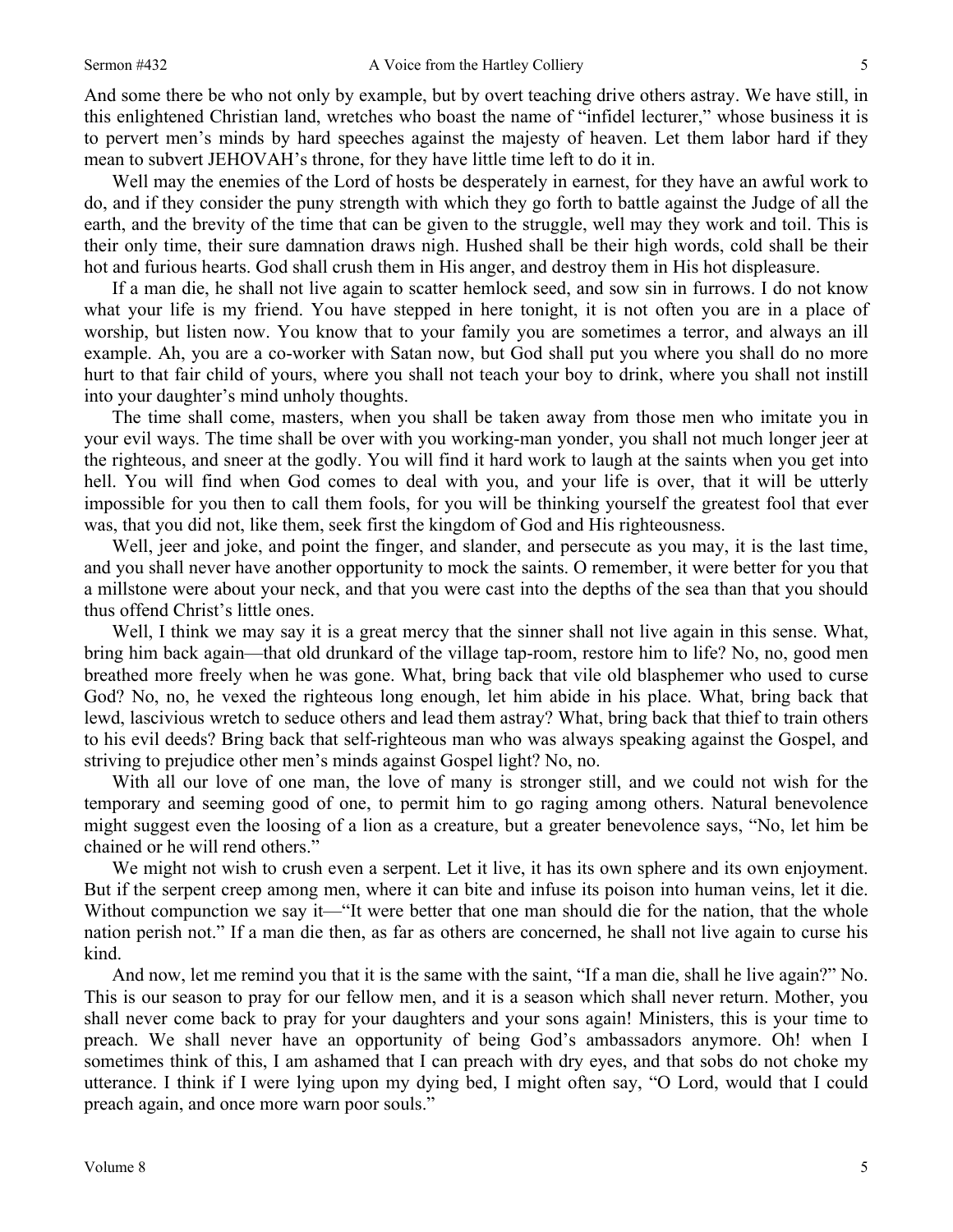I think Baxter says he never came out of his pulpit without sighing, because he had played his part so ill, and yet who ever preached more earnestly than he? And so, at times when we have felt the weight of souls, yet in looking back, we have thought we did not feel it as we should, and when we have stood by the corpse of one of our own hearers, we have had the reflection, "Would that I could have talked more personally and spoken more earnestly to this man!"

I often feel that if God should ever permit me to say I am clear of the blood of you all, it is about as much as I can ever hope to have, for that must be heaven to a man, to feel that God has delivered him out of his ministry, it is such an awful thing to be responsible before God for the souls of men. "If the watchman warn them not, they shall perish, but their blood will I require at the watchman's hands."

And so remember, it is with each one of you. Now is your time to rescue the fallen, to teach the ignorant, to carry the lambs in your bosom, or to restore the wandering, now is your season for liberality to the church, for care of the poor, for consecration to Christ's service, and for devotion to His cause. If there could be sorrow among the spirits that are crowding around the throne of Christ, I think it would be this, that they had not labored more abundantly, and were not more instant in season and out of season in doing good.

If those godly pitmen over whom we mourn tonight, had not done their utmost while they were here, the deficiency could never be made up. Let me commend to you the example of some of those who were in the pit, praying and exhorting their fellow men just as they were all in the last article of death. They were Primitive Methodists. Let their names clothe Primitive Methodism with eternal honor! I conceive that in employing poor unlettered men to preach, the plan of the Primitive Methodists is New Testament and Scriptural policy. Such methods of usefulness we have endeavored to pursue, and hope to do so yet more fully.

The Primitive Methodists think that a man may preach who never went to college, that a man may preach to his fellow miners even though he cannot speak grammatically, and hence they do not excite their ministers to labor after literary attainments, but after the souls of men, and the local preachers are chosen solely and wholly for their power to speak from the heart, and to make their fellow men feel.

We should have done more for London if we had not been so squeamish. Real Primitive Methodism we have seen in London, in the person of Mr. Richard Weaver, and if you would put a score of the ministers who have preached in the theatres altogether, they would not have made one such a man as Richard Weaver, for real effect upon the masses. And yet what teaching had he, and what wisdom? None, but that he feels the power of God in his own soul, and speaks out of his heart, roughly and rudely, but still mightily to others.

We want all our churches to feel that they must not say, "Who is John So-and-so? He is only a cobbler, he must not preach. What is Tom So-and-so? He is only a carpenter, why should he preach?" Ah, these are the men who shook the world, these are the men whom God used to destroy old Rome. With all our getting, while we seek to get education in the ministry, we must take care that we do not despise those things that are not, which God shall make mightier than the things that are, and those base things which God has chosen to stain the pride of human glorying, and to bring into contempt all the excellent of the earth.

I know that I address some working men here. Working men, oh, that you knew Christ in your own hearts as they did in the Hartley pit! You see they had no preacher down there. Do not get the notion that you want a minister in order to come to Christ. Priest-craft is a thing we hate, and as you hate it too, we are quite one in that opinion.

I preach the Word, but what am I more than you? If you can preach to edification, I pray you do so. Your poor brethren in the pit, though not set apart to that work, were yet as true priests unto the living God, and ministers for Christ, as any of us. So be you. Hasten to work while it is called today, gird up your loins and run the heavenly race for the sun is setting never to rise again upon this land.

**II.** "If a man die shall he live again?" Yes, yes, that he shall. He does not die like a dog, he shall live again, not here, but in another and a better or a more terrible land. The soul, we know, never dies, but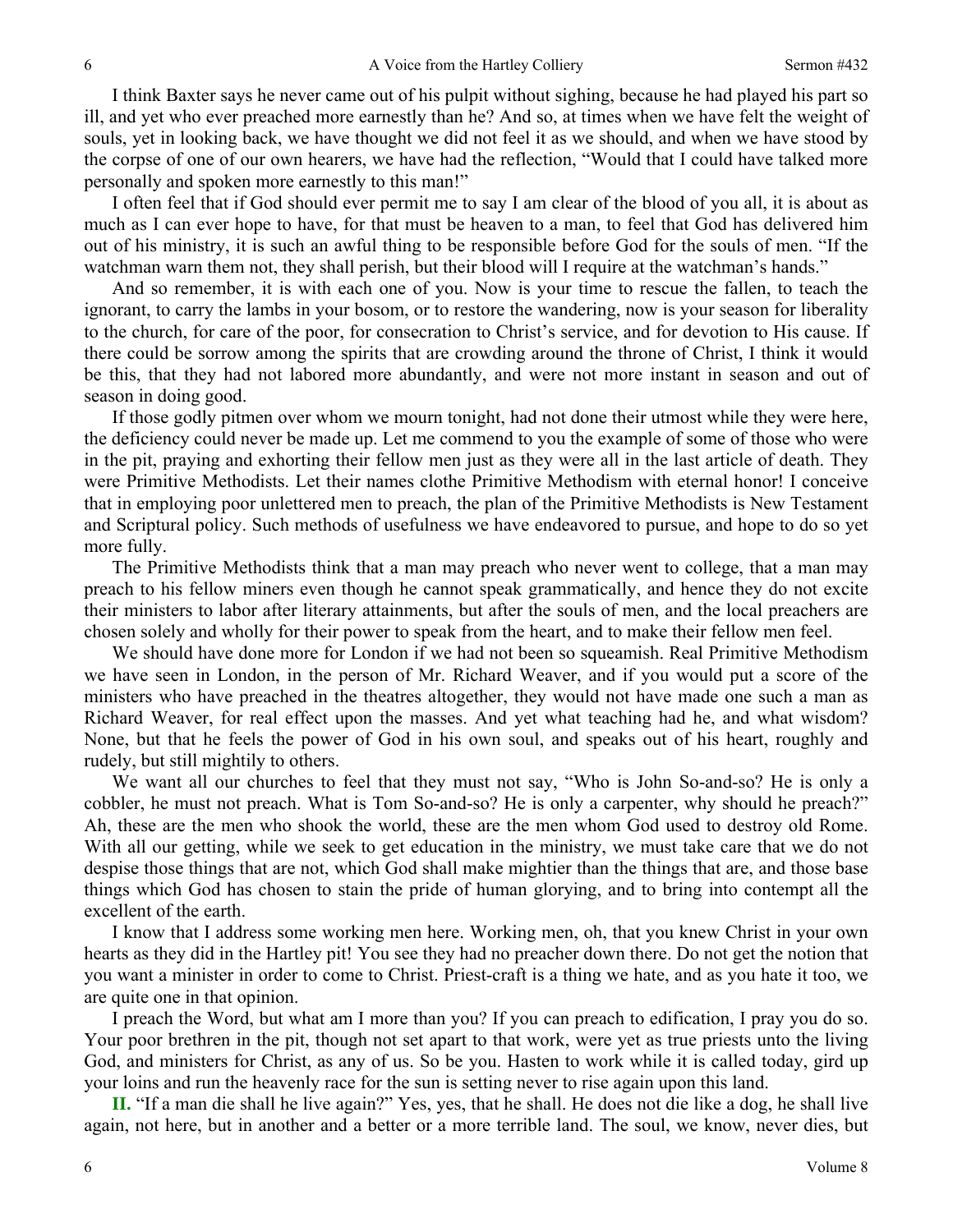when it leaves the clay it mounts to sing with angels or descends to howl with fiends. The body itself shall live again. The corpses in the pit were some of them swollen with foul air, some of them could scarcely be recognized, but as the seed corn has not lost its vitality, shriveled though it be, neither have those bodies. They are now sown, and they shall spring up either to bear the image of condemnation, or of immortality and life.

Scattered to the winds of heaven, devoured of beasts, mixed with other substances and other bodies, yet every atom of the human body has been tracked by the eye of omniscience, and shall be gathered to its proper place by the hand of omnipotence. The Lord knows every particle of the bodies of them that are His. All men, whether they be righteous or wicked, shall certainly live again in the body, "As in Adam all die, even so in Christ shall all be made alive." This much comes to all men through Christ, that all men have a resurrection.

But more than that. They shall all live again in the eternal state, either forever glorified with God in Christ, blessed with the holy angels, forever shut in from all danger and alarm, or in that place appointed for banished spirits who have shut themselves out from God, and now find that God has shut them out from Him. They shall live again, in weal or woe, in bliss or bane, in heaven or in hell.

Now you that are unconverted, think of this I pray you for a moment. You shall live again, let no one tempt you to believe the contrary. Whatever they shall say, and however speciously they may put it, mark this word—you shall not rot in the tomb forever, there shall not be an end of you when they shall say, "Earth to earth, dust to dust, and ashes to ashes." You shall live again.

And hark you, sinner, let me hold you by the hand a moment, *your sins shall live again*. They are not dead. You have forgotten them, but God has not. You have covered them over with the thick darkness of forgetfulness, but they are in His book, and the day shall come when all the sins that you have done shall be read before the universe and published in the light of day. What say you to this, sinner? The sins of your youth, your secret sins—oh! man, let that thought pierce through you like a point of steel, and cut you to the very quick—your sins shall live again.

*And your conscience shall live.* It is not often alive now. It is quiet, almost as quiet as the dead in the grave. But it shall soon awaken, the trumpet of the archangel shall break its long sleep, depend on that, the terrors of hell shall make you lift up your eyes which have so long been heavy with slumber. You have had an awakened conscience, but then you are still in the land of hope, you will find however that an awakened conscience when there is no Christ to flee to is an awful thing. Remorse of conscience has brought many a man to the knife and to the halter.

Ah, careless sinner, you dare not tonight sit up an hour alone and think over the past and the future, you know you dare not. But there will be no avoiding conscience hereafter, it speaks now, but it will thunder then, it whispers now, and you may shut your ears, but its thunder claps then shall so startle you that you cannot refuse to listen.

Oh! transgressor, your conscience shall live again, and shall be your perpetual tormentor. Remember that *your victims shall live again*. Am I addressing any who have enticed companions into sin, and conducted friends to destruction? Your dupes shall meet you in another world and charge their ruin upon you. That young lad whom you led astray from the path of virtue shall point to you in hell and say, "He was my tempter." That woman—let us cover up that deed—bright eyes shall sparkle upon you through the black darkness like the eyes of serpents, and you shall hear the hissing voice, "You did bring me here," and you shall feel another hell in the hell of that other soul.

Oh! God, save us, let the sins of our youth be covered. Oh, save us! Let the blood of Jesus be sprinkled on our conscience, for there are none of us that dare meet our conscience alone. Shelter us, Thou Rock of Ages. Deliver us from blood-guiltiness, O God, Thou God of my salvation.

Sinner, remember your God shall live. You think Him nothing now, you shall see Him then. Your business now stops the way, the smoke of time dims your vision, the rough blasts of death shall blow all this away, and you shall see clearly revealed to yourself the frowning visage of an angry God. A God in arms, sinner, a God in arms, and no scabbard for His sword; a God in arms, and no shelter for your soul;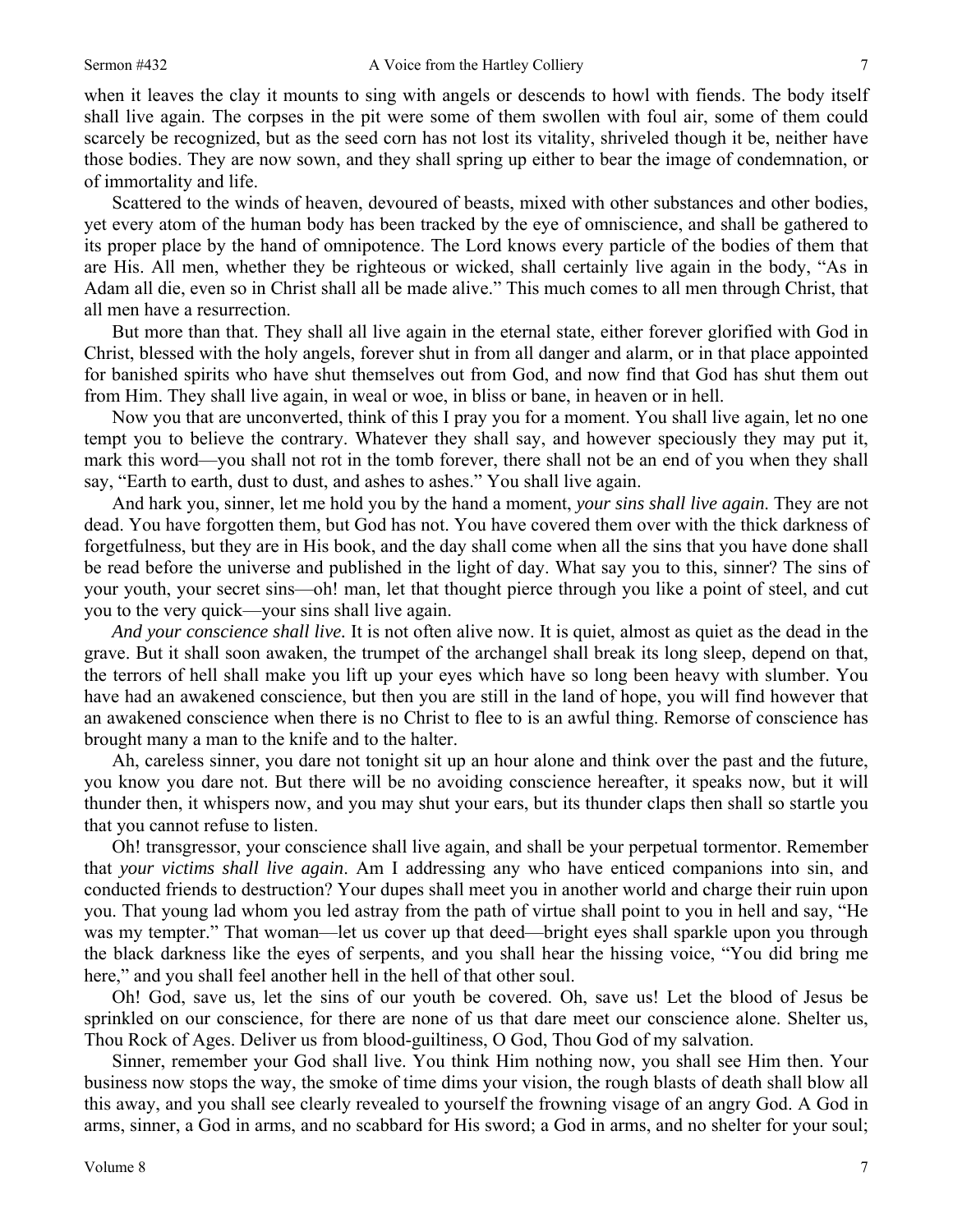a God in arms, and even rocks refusing to cover you; a God in arms, and the hollow depths of earth denying you a refuge!

Fly, soul! while it is yet time, fly, the cleft in the rock is open now. "Believe in the Lord Jesus Christ, and thou shalt be saved." "He that believeth and is baptized shall be saved; he that believeth not shall be damned." Fly, sinner, to the open arms of Jesus! Fly! for He casts out none who come to Him.

And then, lastly, as this is true of the sinner, so it is true of the saint. He shall live again. If in this life only we had hope, we were of all men the most miserable. If we knew that we must die and not live forever, our brightest joys would be quenched, and in proportion to the joy we lost would be the sorrow which followed. We shall live again.

Godly wife, your Christian husband, though he perished by the fatal "damp," shall live again, and you shall sit with him before the eternal throne. He finished his life with prayer amid his comrades, he shall begin anew with praise amid the cherubim. Widow, bereaved of your many children, you have lost them all, not lost we hope, but gone before. Oh! there shall be joy when every link that was snapped shall be re-fitted, when again the circle shall be completed, and all losses restored.

> *"Far, far removed from fear and pain, Dear brethren we shall meet again."*

That sweet hymn of the children is a blessed one after all—

#### *"We shall meet to part no more."*

Death, you cannot rob us, you cannot tear away a limb from Jesu's body! You cannot take away a single stone from the spiritual temple. You do but transplant the flower, O death! you do not kill it. You do but uproot it from the land of frost to flourish in the summer's clime, you do but take it from the place where it can only bud, to the place where it shall be full blown.

Blessed be God for death, sweet friend of regenerated man! Blessed be God for the grave, safe wardrobe for these poor dusty garments till we put them on afresh glowing with angelic glory. Thrice blessed be God for resurrection, for immortality, and for the joy that shall be revealed in us.

Brethren, my soul anticipates that day, let yours do the same. One gentle sigh and we fall asleep, perhaps we die as easily as those did in the colliery, we sleep into heaven, and wake up in Christ's likeness. When we have slept our last on earth, and open our eyes in heaven, oh! what a surprise! No aching arm, no darkness of the mine, no choke-damp, no labor and no sweat, no sin, no stain there! Brethren, is not that verse near the fact which says—

> *"We'll sing with rapture and* **surprise,**  *His lovingkindness in the skies"?*

Shall we not be surprised to find ourselves in heaven? What a new place for the poor sinner. From the coal mine to celestial spheres. From black and dusty toil to bright and heavenly bliss. Above ground once for all, ay and above the skies too. Oh! long-expected day begin! When shall it come? Hasten it, Lord.

> *"Come, death and some celestial hand, To bear our souls away!"*

I have thus tried to bring forward the text. Oh that the Lord, in whose name I desire to speak, may bless it to some among you. I have now to ask you kindly to think of those who are suffering through this terrible calamity. More than four hundred widows and orphans are left bereaved and penniless, for the working man has little spare cash to provide for such contingencies. As a congregation we can do but little to alleviate so great a sorrow, let us, however, bear our part with others.